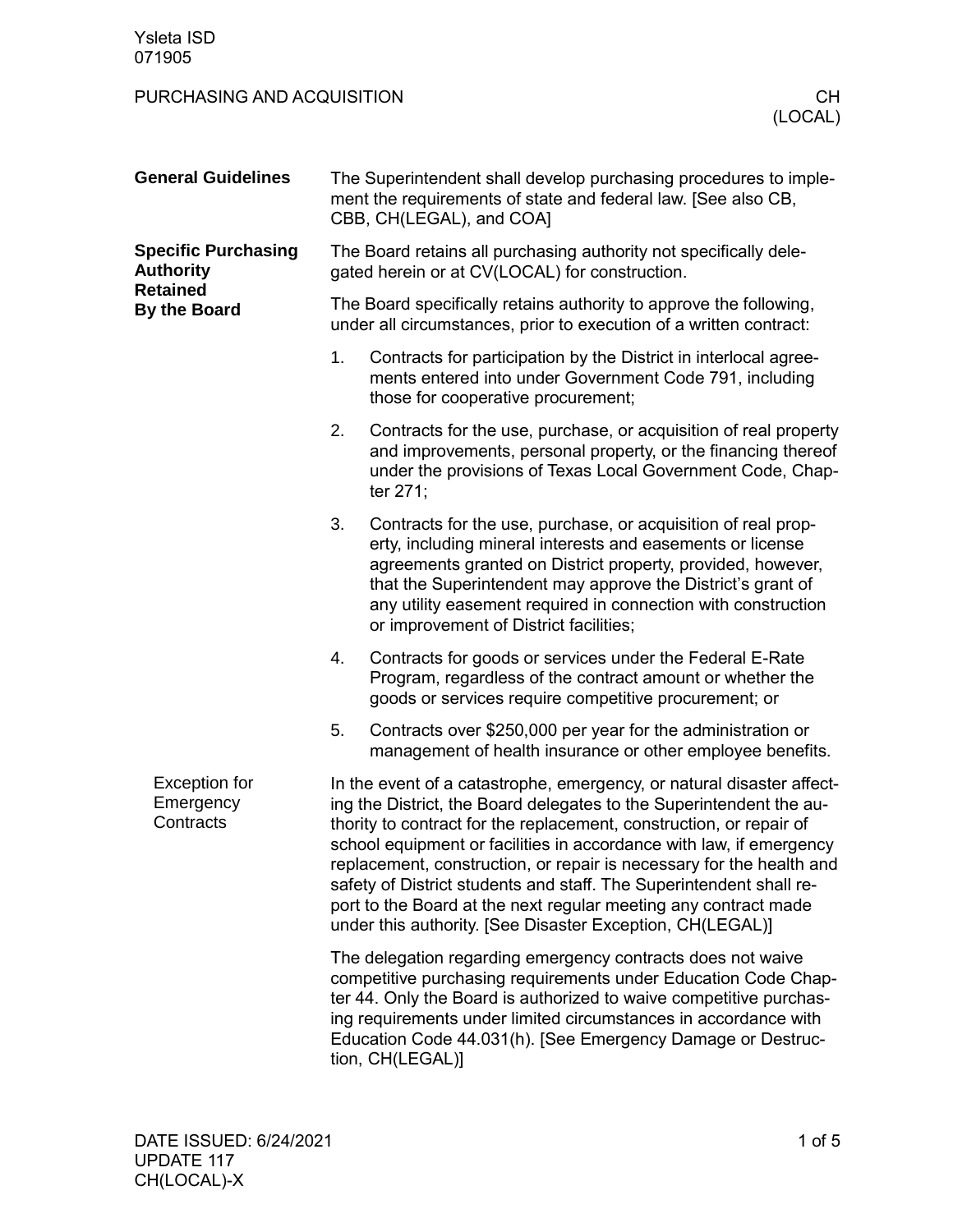## PURCHASING AND ACQUISITION **CHILICAL CHILICAL CHILICAL CHILICAL**

| Delegation of<br><b>Authority</b>                                | The Board delegates to the Superintendent the authority to ap-<br>prove:                                                                                                                                                                                                    |                                                                                                                                                                                                                                                                                              |  |
|------------------------------------------------------------------|-----------------------------------------------------------------------------------------------------------------------------------------------------------------------------------------------------------------------------------------------------------------------------|----------------------------------------------------------------------------------------------------------------------------------------------------------------------------------------------------------------------------------------------------------------------------------------------|--|
|                                                                  | 1.                                                                                                                                                                                                                                                                          | Contracts for the purchase of produce and fuel, regardless of<br>the cost and whether such items require competitive procure-<br>ment;                                                                                                                                                       |  |
|                                                                  | 2.                                                                                                                                                                                                                                                                          | Budgeted purchases of and contracts for other goods or ser-<br>vices, except for those acquired through sole source in an<br>amount over \$100,000 per year;                                                                                                                                 |  |
|                                                                  | 3.                                                                                                                                                                                                                                                                          | Contracts for the provision of professional services, except for<br>those over \$100,000 if acquired without an open solicitation or<br>through sole source;                                                                                                                                 |  |
|                                                                  | 4.                                                                                                                                                                                                                                                                          | Amendments to existing nonconstruction contracts, so long as<br>the cost of the amendment, either alone or cumulatively with<br>prior approved amendments, does not result in an increase in<br>the original contract cost of more than 25 percent;                                          |  |
|                                                                  | 5.                                                                                                                                                                                                                                                                          | Extensions of existing nonconstruction contracts pursuant to<br>an option to extend, at the discretion of the District, that was<br>included as part of the original contract award;                                                                                                         |  |
|                                                                  | 6.                                                                                                                                                                                                                                                                          | Extensions of existing contracts for up to 120 days, whether<br>or not the extension was included as part of the original con-<br>tract award; or                                                                                                                                            |  |
|                                                                  | 7.                                                                                                                                                                                                                                                                          | Any memorandum of understanding or other agreement<br>where the cost or in-kind obligation on the part of the District<br>has a value of \$50,000 or less.                                                                                                                                   |  |
| <b>Approval of</b><br><b>Superintendent</b><br><b>Delegation</b> | The Board authorizes the Superintendent to delegate his or her<br>purchasing authority granted by this policy to the District's director<br>of purchasing or other designee to approve budgeted purchases.<br>Such delegation may be set out in administrative regulations. |                                                                                                                                                                                                                                                                                              |  |
| <b>Signatory Authority</b>                                       |                                                                                                                                                                                                                                                                             | Absent a specific authorization of an individual to execute a con-<br>tract for goods or services approved by the Board acting as a body,<br>the President of the Board shall be deemed authorized to sign on<br>behalf of the Board.                                                        |  |
|                                                                  |                                                                                                                                                                                                                                                                             | The Board further authorizes the Superintendent to execute any<br>additional documents necessary to effectuate a contract for goods<br>and services previously executed by the Board President with<br>Board approval in accordance with this policy.                                        |  |
| <b>Ethical</b><br><b>Communications</b>                          |                                                                                                                                                                                                                                                                             | No vendor, bidder, proposer, or potential vendor, bidder, proposer,<br>or any agent or representative of such individuals shall contact or<br>communicate, orally or in writing, nor undertake activities or actions<br>to promote or advertise his or her qualifications or proposal to any |  |
| DATE ISSUED: 6/24/2021                                           |                                                                                                                                                                                                                                                                             | $2$ of $5$                                                                                                                                                                                                                                                                                   |  |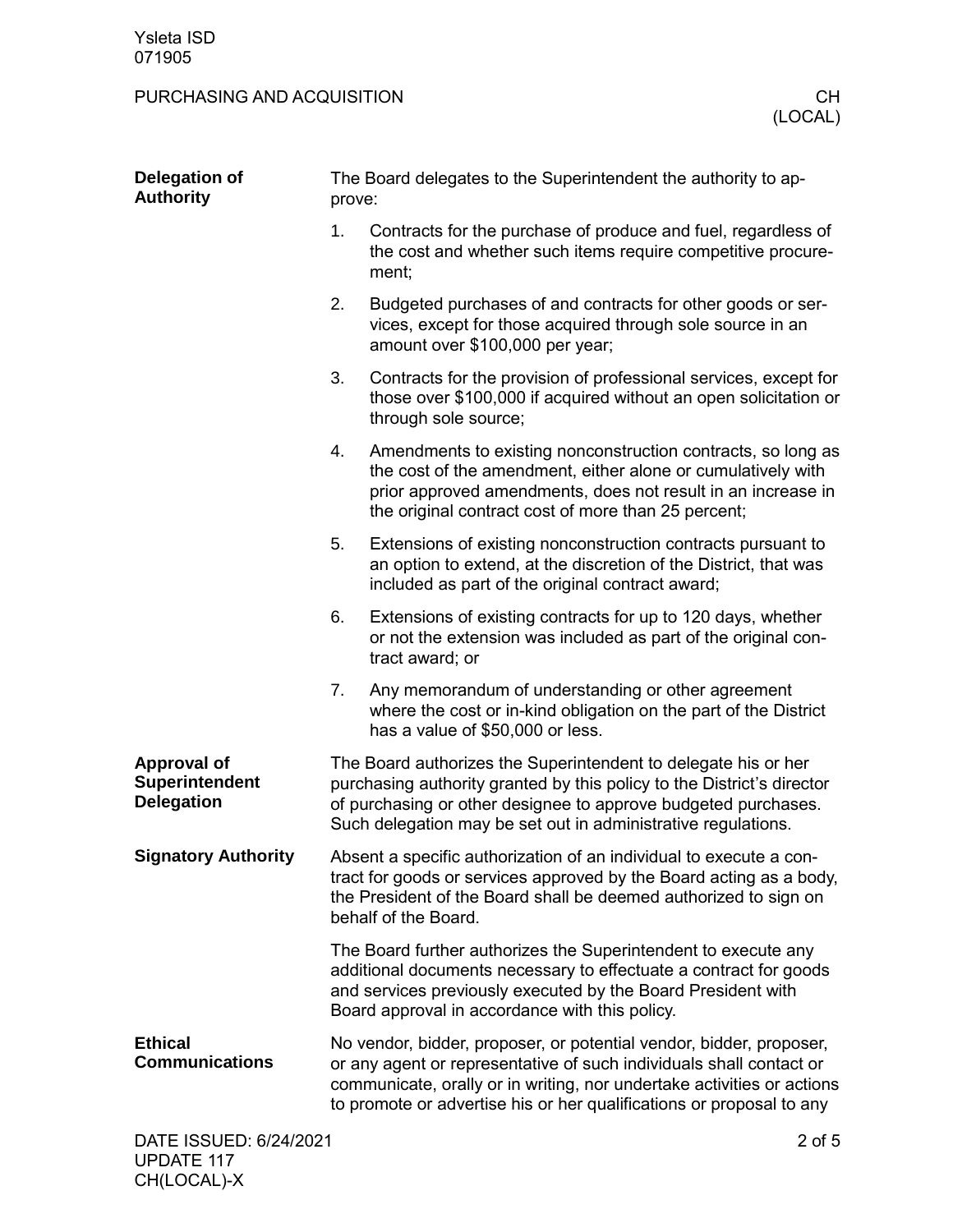#### PURCHASING AND ACQUISITION **CHILIC CHILIC CHILIC CHILIC CHILIC CHILIC CHILIC CHILIC CHILIC CHILIC CHILIC CHILIC CH**

member of the Board or District administration, or any consultant, or committee member involved in this selection, or his or her respective staff, at any time between the date of issuance of the solicitation, RFP, or RFQ, and the date of award of the contract. This restriction extends to "thank you" letters, phone calls, emails, and any contact that results in the direct or indirect discussion of the bid solicitation, RFP, RFQ, and/or a bid or proposal submitted by a vendor bidder or proposer.

This limitation shall not extend to the following:

- 1. Communications with the District's purchasing director or District contact person designated in the solicitation of the document, relating to matters of process or procedure for the procurement, clarification of language in the particular bid or solicitation of the document, notification of possible legal defects or other errors in the procurement, or the need for additional information or materials in order to adequately prepare a bid, quote, or response;
- 2. Communications or contacts at pre-proposal or pre-bid conferences, presentations before evaluation committees, contract negotiations, and public presentations at Board meetings;
- 3. Communications with District legal counsel;
- 4. Communications specifically requested in writing by a District purchasing representative; or
- 5. Communications involving a public complaint. In the case of a complaint, the vendor shall be referred to the procedures at GF(LOCAL) for addressing public complaints. In such event, the Superintendent should be notified regarding the communication and shall keep the Board apprised of any developments in connection with the complaint.

Members of the Board shall not knowingly accept or engage in communication prohibited by the policy that is initiated by vendors, proposers, or potential bidders or proposers or their respective agents (vendors). If approached by a vendor regarding any issue related to an ongoing solicitation, a Board member shall take the following action, upon determining the prohibited nature of the communication:

- 1. Immediately terminate the communication; and
- 2. Refer the individual to the director of purchasing or the Superintendent, as appropriate, for any information requested.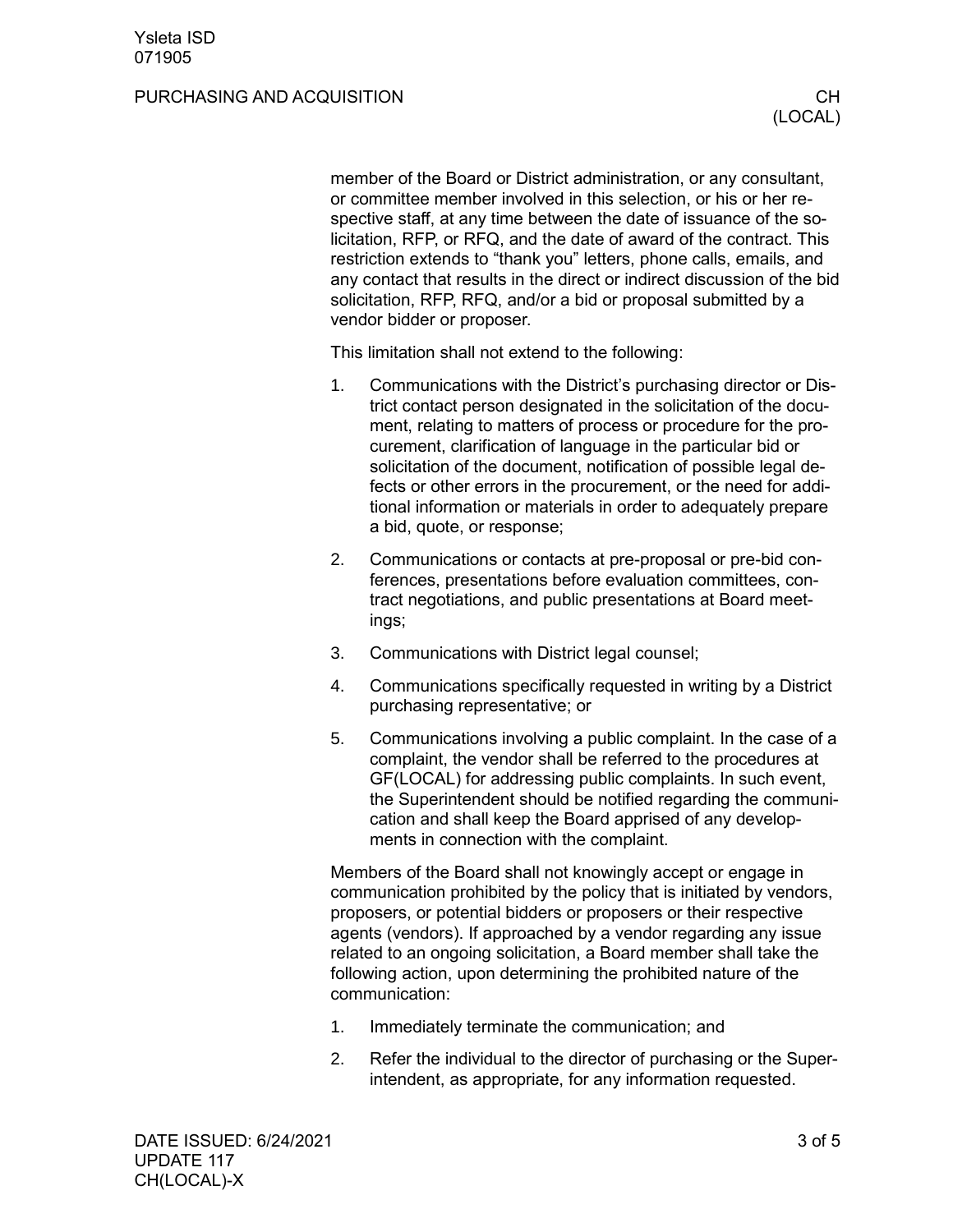# PURCHASING AND ACQUISITION **CHILICAL CHILICAL CHILICAL CHILICAL**

|                                               | If the communication involves a public complaint, the vendor shall<br>be referred to the procedures contained in GF(LOCAL) for ad-<br>dressing public complaints. In such event, the Superintendent<br>should be notified regarding the communication and shall keep the<br>Board apprised of any developments in connection with the com-<br>plaint.                                                                                                                                                |
|-----------------------------------------------|------------------------------------------------------------------------------------------------------------------------------------------------------------------------------------------------------------------------------------------------------------------------------------------------------------------------------------------------------------------------------------------------------------------------------------------------------------------------------------------------------|
|                                               | Contact with potential District vendors, even when not involved in<br>an ongoing solicitation, should be minimized by Board members to<br>the extent possible to avoid the appearance of impropriety. If ap-<br>proached by a vendor regarding doing business with the District, a<br>Board member shall refer the individual to the Superintendent or<br>the director of purchasing for information regarding doing business<br>with the District.                                                  |
|                                               | If competitive procurement is required by law or this policy, Board<br>members shall not recommend or comment on the desirability of<br>any particular vendor, proposer, or potential proposer. While the<br>Board is permitted to reject the recommendation of the selection<br>committee or administration, the Board's reevaluation shall be<br>based solely upon the criteria published in the RFP or bid solicita-<br>tion and not based upon Board members' personal views.                    |
| <b>Purchasing Method</b>                      | The Board delegates to the Superintendent the authority to deter-<br>mine the method of purchasing in accordance with CH(LEGAL) or<br>CBB(LEGAL), as appropriate.                                                                                                                                                                                                                                                                                                                                    |
| <b>Responsibility for</b><br><b>Debts</b>     | The Board shall assume responsibility for debts incurred in the<br>name of the District so long as those debts are for purchases made<br>in accordance with the adopted budget, state law, Board policy,<br>and the District's purchasing procedures. [See CE(LOCAL)] The<br>Board shall not be responsible for debts incurred by persons or or-<br>ganizations not directly under Board control. Persons making un-<br>authorized purchases shall assume full responsibility for all such<br>debts. |
| <b>Purchase</b><br><b>Commitments</b>         | All purchase commitments shall be made by the Superintendent on<br>a properly drawn and issued purchase order, in accordance with<br>administrative procedures.                                                                                                                                                                                                                                                                                                                                      |
| <b>Personal Purchases</b>                     | District employees shall not be permitted to make purchases for<br>personal use through the District's business office.                                                                                                                                                                                                                                                                                                                                                                              |
| <b>Electronic Bids or</b><br><b>Proposals</b> | The District may receive bids or proposals electronically as per Ed-<br>ucation Code 44.031 and shall follow all applicable purchasing poli-<br>cies and procedures. The District shall safeguard the integrity of<br>the procurement process.                                                                                                                                                                                                                                                       |
|                                               | The Superintendent shall provide certification that electronic bids<br>and proposals follow all applicable District purchasing processes                                                                                                                                                                                                                                                                                                                                                             |
| DATE ISSUED: 6/24/2021                        | 4 of 5                                                                                                                                                                                                                                                                                                                                                                                                                                                                                               |